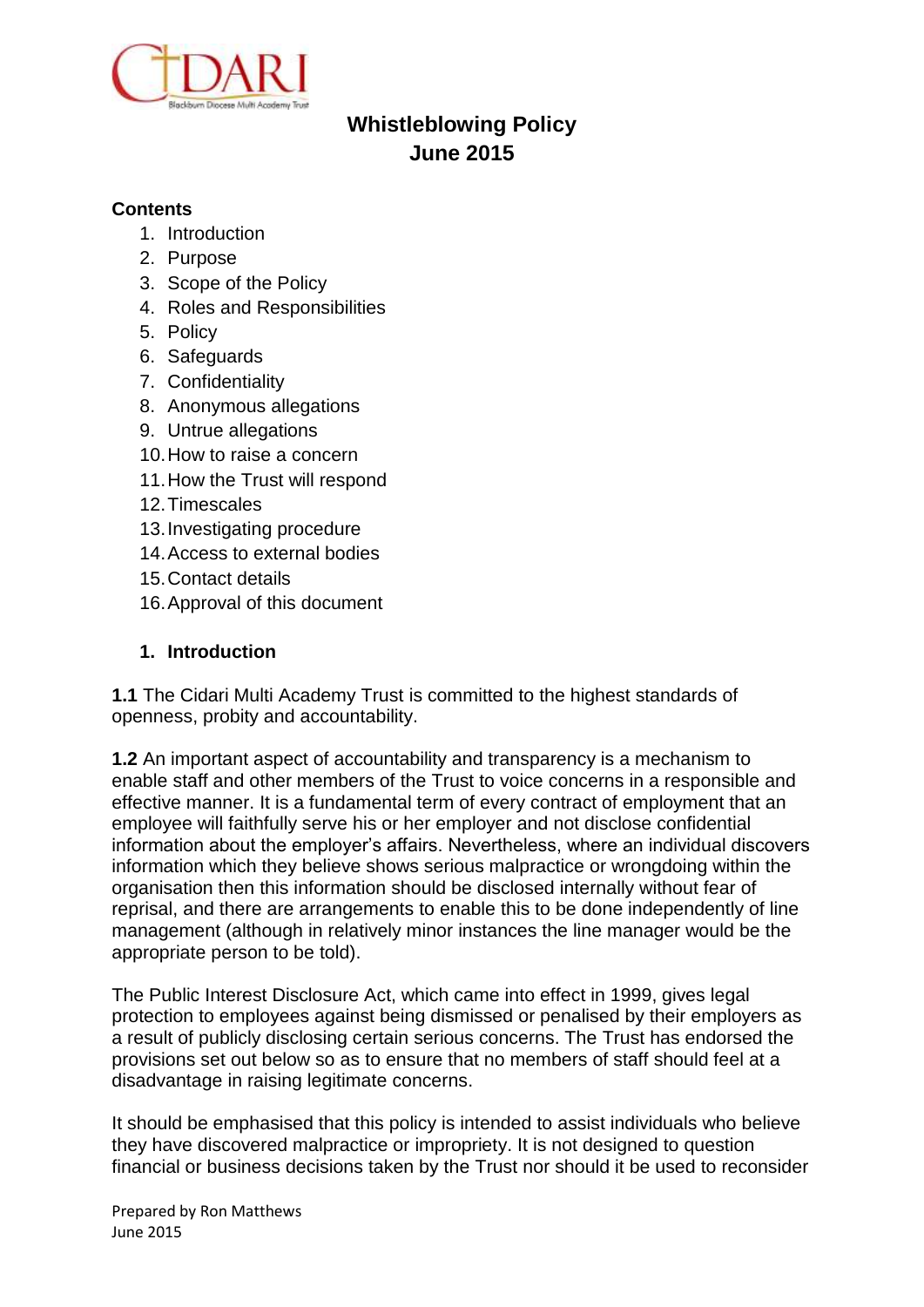

any matters which have already been addressed under harassment, complaint, disciplinary or other procedures.

# **2. Purpose**

**2.1** The purpose of this policy is to make clear that employees can and should voice concerns without fear of victimisation, subsequent discrimination or disadvantage. It is intended that this policy will encourage and enable employees to raise serious concerns within the Trust and individual Academy rather than overlooking a problem or 'whistleblowing' outside the organisation.

**2.2** This policy is effective from 16 June 2015 as approved by the Board of Directors of the Cidari Multi Academy Trust (hereafter referred to as the MAT).

# **3. Scope of the Policy**

**3.1** This policy applies to all employees within the MAT whether on a permanent or fixed term contract. It also applies to contractors working for the academy or MAT on academy premises, agency workers, supply teachers and builders.

**3.2** This policy is designed to enable employees of the Trust to raise concerns internally and at a high level and to disclose information which the individual believes shows malpractice or impropriety. This policy is intended to cover concerns which are in the public interest and may at least initially be investigated separately but might then lead to the invocation of other procedures e.g. disciplinary.

# **4. Roles and Responsibilities**

**4.1** The MAT and management along with the Local Governing Body and management of the individual academies has overall responsibility for ensuring that the Whistleblowing Policy is managed appropriately in accordance with the agreed procedure.

**4.2** The Headteacher of an academy along with the line managers are responsible for making employees aware of the existence of this policy. The Headteacher of an academy is responsible for maintaining a record of concerns raised and outcomes (but in a form which does not endanger confidentiality) and will report to the Local Governing Body and the MAT Board and management as necessary.

**4.3** Employees are responsible for making themselves familiar with and complying with this policy.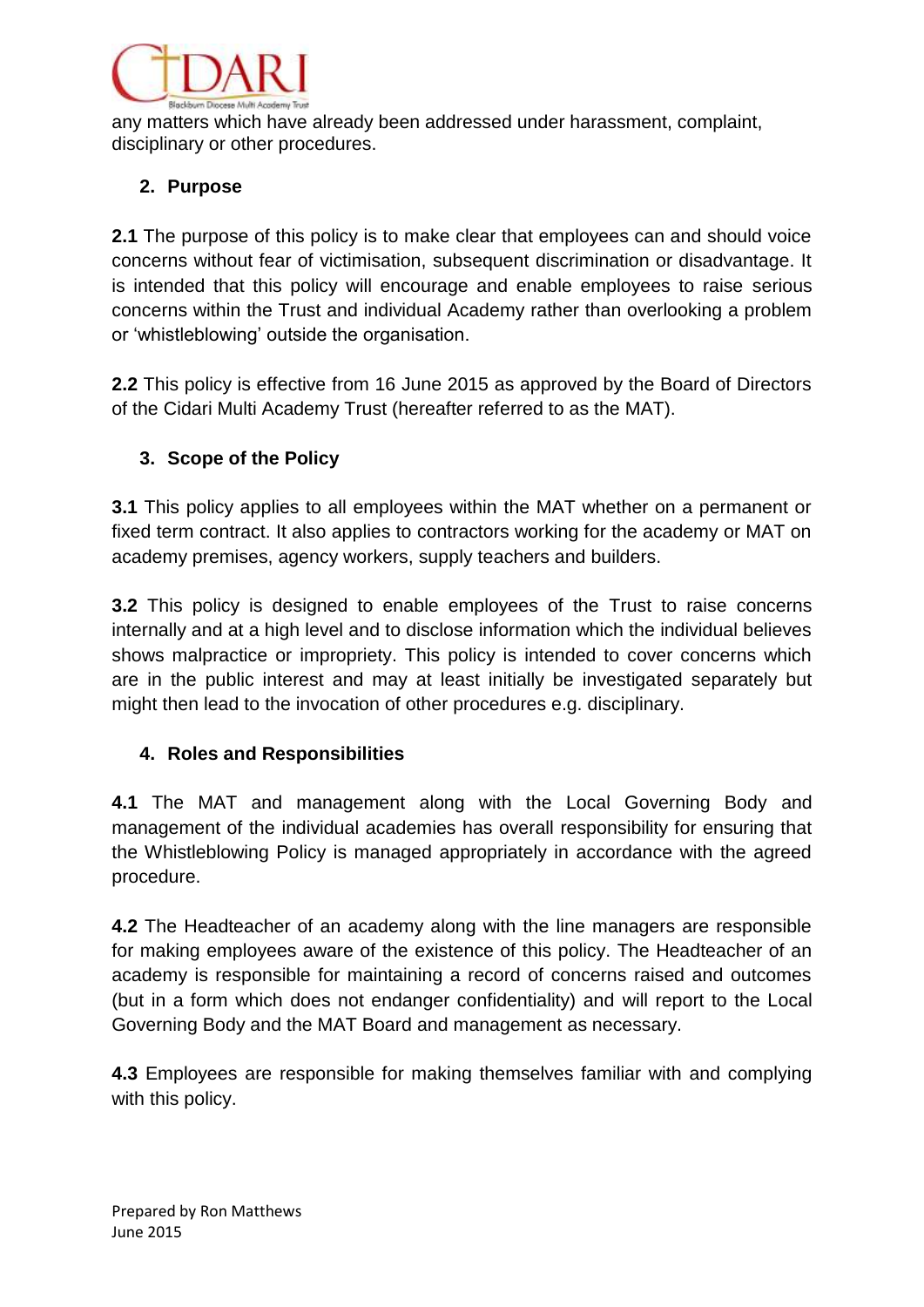

**5.1** Employees could be first to realise that there may be something seriously wrong within an individual academy or the MAT. However, they may not express their concerns because they feel that speaking up would be disloyal to their colleagues or to the academy. They may also fear harassment or victimisation. In these circumstances the employee may feel it is easier to ignore the concerns rather than report what may just be a suspicion of malpractice.

**5.2** The MAT is committed to the highest possible standards of openness, probity and accountability. In line with that commitment it is expected those employees, and others that deal with the MAT, who have serious concerns about any aspect of the MAT's work to voice those concerns. It is recognised that most cases this will have to proceed on a confidential basis.

**5.3** The policy aims to encourage employees to feel confident about raising serious concerns and to question and act upon concerns about practice and to provide avenues for employees to raise those concerns and receive feedback on any action taken. The policy also aims to reassure employees that they will be protected from possible reprisals or victimisation if they have a reasonable belief and have made any disclosure in good faith.

**5.4** A Grievance procedure exists to enable an employee to lodge a grievance relating to his/her own employment. The Whistleblowing Policy is intended to cover major concerns that fall outside the scope of other procedures. This may include:

- Conduct which is an offence or breach of law
- Disclosure related to miscarriages of justice
- Failure to comply with a legal obligation or Statutes
- Serious health and safety risks, including risks to the public as well as other employees or pupils
- Serious damage to the environment
- The unauthorised use of public funds
- Sexual, physical or emotional abuse of pupils
- Improper conduct or unethical behaviour
- Fraud
- Corruption
- Dishonesty
- Criminal activity
- Financial irregularity or malpractice
- Bribery
- Attempts to conceal any of the above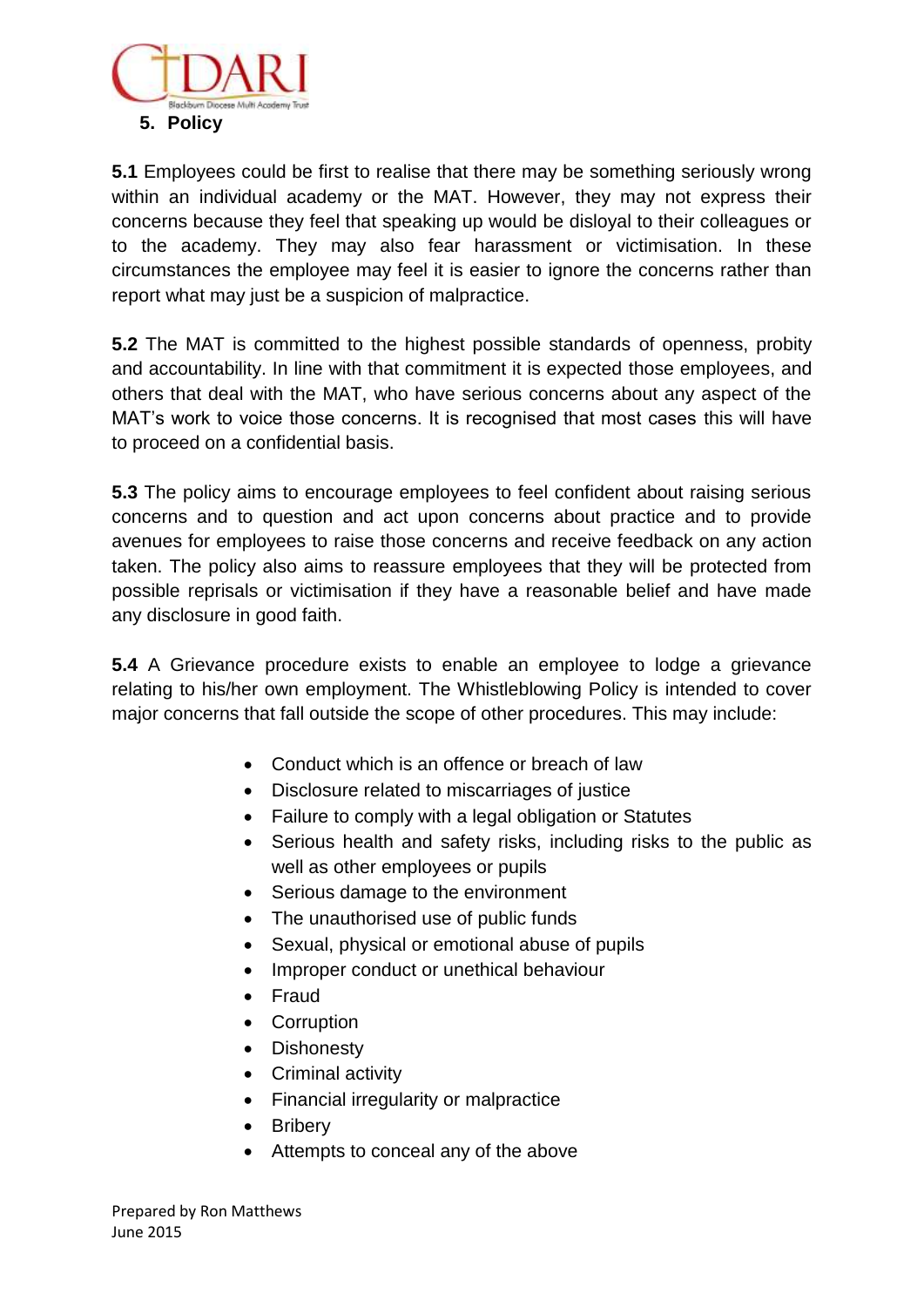

**5.5** Any serious concerns that an employee may have about any aspect of conduct by employees of the academy or others acting on behalf of the academy may be reported under this policy. This policy does not replace the Trust or the academy's complaint procedure.

## **6. Safeguards**

**6.1**This policy is designed to offer protection to those employees of the Company who disclose such concerns provided the disclosure is made:

- in good faith
- in the reasonable belief of the individual making the disclosure that it tends to show malpractice or impropriety and if they make the disclosure to an appropriate person (see below). It is important to note that no protection from internal disciplinary procedures is offered to those who choose not to use the procedure. In an extreme case malicious or wild allegations could give rise to legal action on the part of the persons complained about.

**6.2** The MAT will not tolerate any harassment or victimisation (including informal pressure) and will take appropriate action to protect employees when concerns are raised in good faith.

**6.3** Any investigation into allegations of potential malpractice will not influence, or be influenced by, any disciplinary or redundancy procedures that already affect an employee.

# **7. Confidentiality**

**7.1** All concerns will be treated in confidence and every effort will be made not to reveal the identity of an employee who raises allegations under this policy. At the appropriate time, however, the employee may need to come forward as a witness.

**7.2** Employees are encouraged to put their name to allegations wherever possible. This is because concerns expressed anonymously are much more difficult to investigate. Therefore anonymous allegations will be considered at the discretion of the Headteacher of the academy in consultation with the Chair of the Local Governing Body. Similarly anonymous allegations received by the Chief Executive Officer will be treated in a similar manner in consultation with the Chair of the Board of Directors.

## **8. Anonymous allegations**

**8.1** This policy encourages individuals to put their name to any disclosures they make. Concerns expressed anonymously are much less credible, but they may be considered at the discretion of the Trust.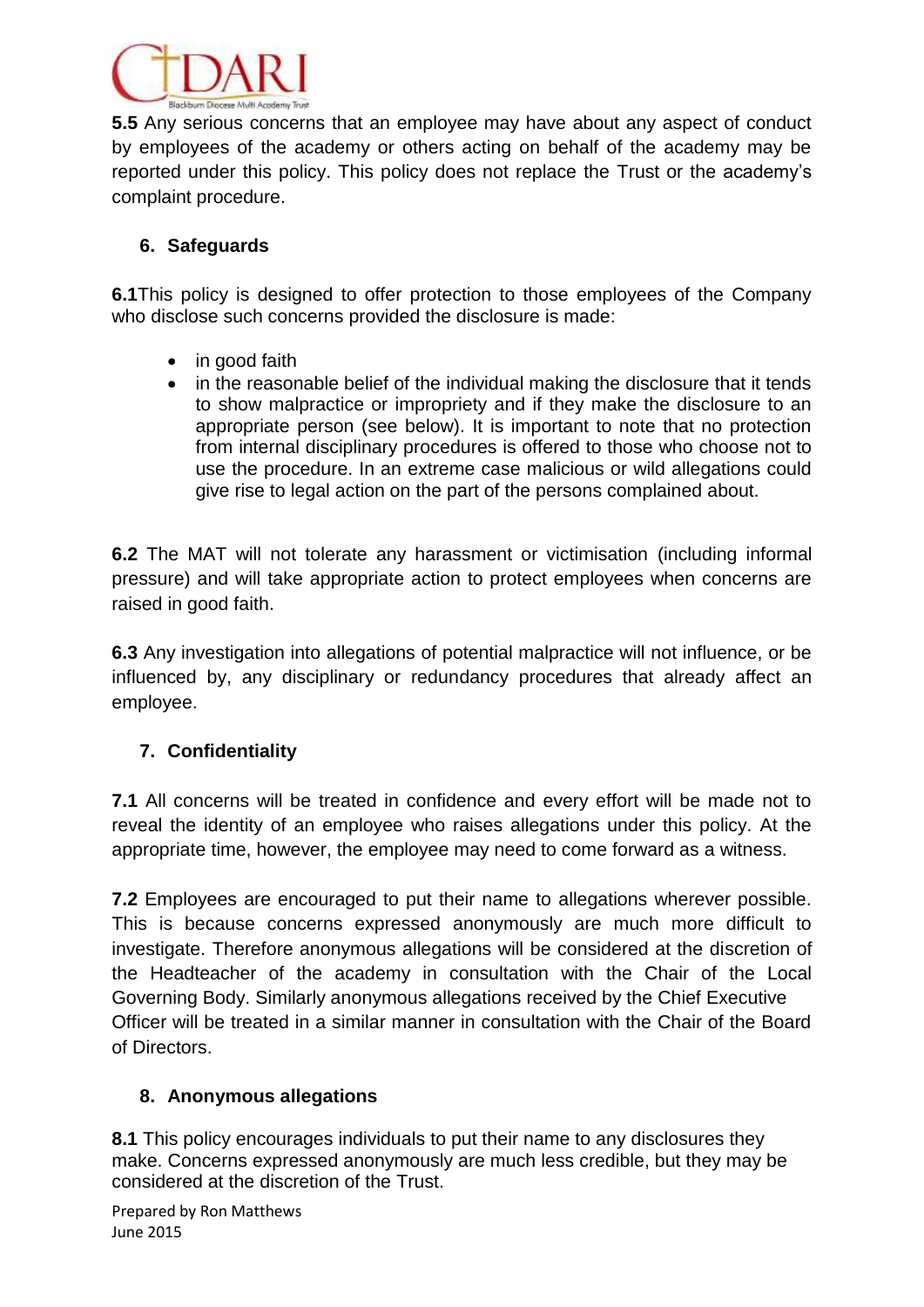

In exercising this discretion, the factors to be taken into account will include:

- The seriousness of the issues raised
- The credibility of the concern
- The likelihood of confirming the allegation from attributable sources

## **9. Untrue allegations**

**9.1** If an employee makes an allegation in good faith, but it is not confirmed by the investigation, no action will be taken against the employee. If however, the employee makes an allegation frivolously, maliciously or for personal gain, disciplinary action will be taken against the employee.

## **10.How to raise a concern**

**10.1** In most circumstances the employee should raise concerns with their immediate line manager. This depends, however, on the seriousness and sensitivity of the issues involved and who is suspected of malpractice. For example, if the employee believes that senior management is involved, the employee should approach the Headteacher of the academy or the Clerk to the Board of Cidari.

**10.2** Concerns may be raised verbally or in writing. It is helpful for the following information to be provided: the background and history of the concern (giving relevant names and dates) and the reason why the employee is particularly concerned about the situation.

**10.3** The earlier the employee expresses the concerns, the easier it will be to take action.

**10.4** Although the employee is not expected to prove beyond reasonable doubt the truth of an allegation, the employee should demonstrate to the person contacted that there are reasonable grounds for the concern.

**10.5** The employee may wish to consider discussing the concerns with a colleague or trade union representative first and may find it easier to raise the matter if there are other colleagues who have the same experience or concerns.

## **11.How the Trust will respond**

**11.1** On receipt of a complaint of malpractice, the member of staff who receives and takes note of the complaint, must pass this information as soon as is reasonably possible, to the appropriate designated investigating officer as follows: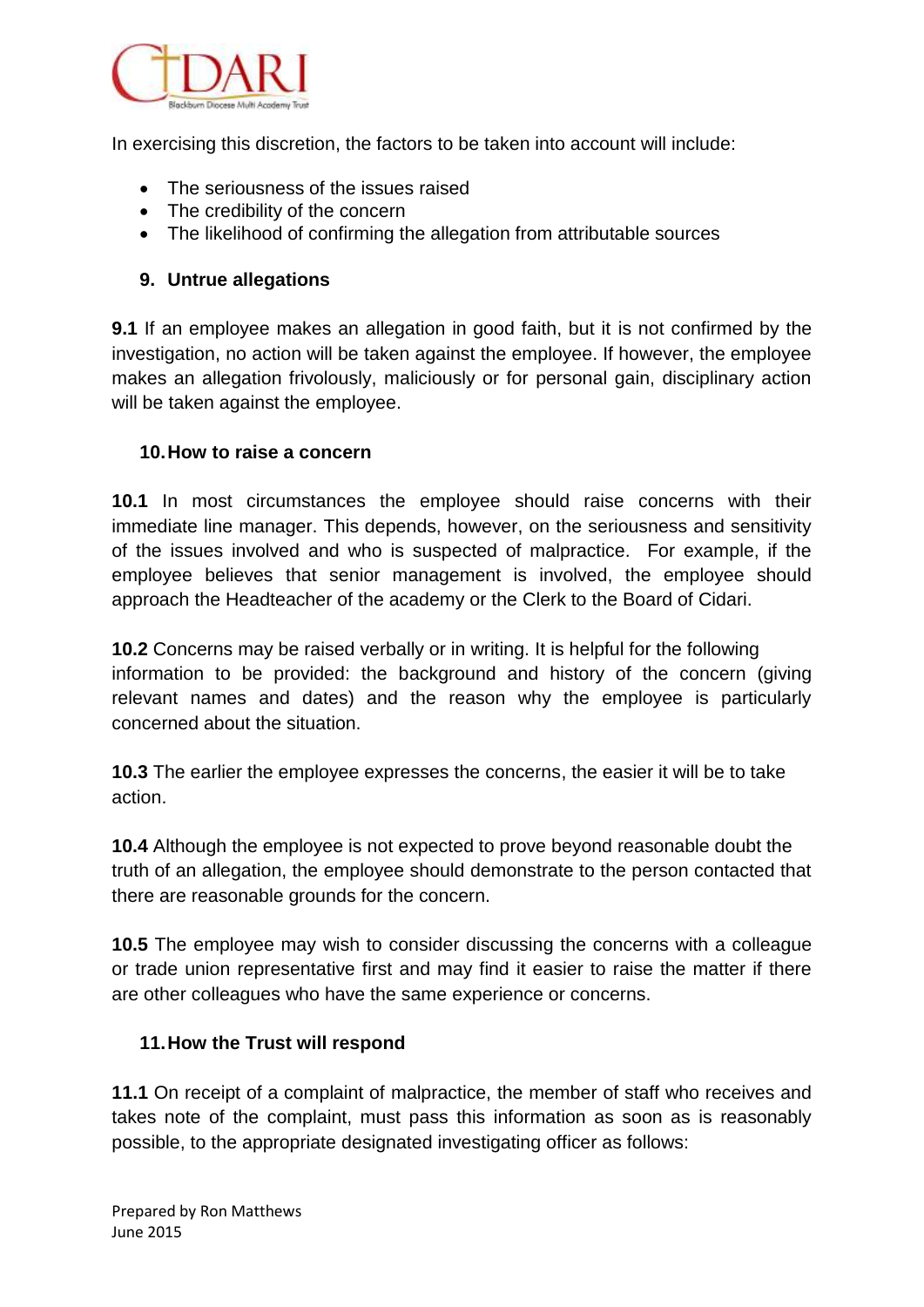

- Complaints of malpractice will be investigated by the Headteacher unless the complaint is against the Headteacher or is in any way related to the actions of the Headteacher. In such cases, the complaint should be passed to the Clerk to the Cidari Board for referral.
- In the case of a complaint, which is any way connected with but not against any Headteacher or any member of the Senior Management of Cidari the complaint should be passed to the Clerk to the Cidari Board.
- Complaints against the Chief Executive Officer should, in the first instance be passed to the Chair of the Board who will nominate an appropriate investigating officer (usually the Clerk to the Board).
- The complainant has the right to bypass the Headteacher and take their complaint direct to the Chair. The Chair has the right to refer the complaint straight to the Clerk to the Board if he/she feels that the Clerk without any conflict of interest can more appropriately investigate the complaint.

**11.2** If there is any evidence of criminal activity then the investigating officer should inform the police as soon as possible. The Trust will ensure that any internal investigation does not hinder a formal police investigation.

#### **12.Timescales**

**12.1** Due to the varied nature of these sorts of complaints, which may involve internal investigators and / or the police, it is not possible to lay down precise timescales for such investigations. The investigating officer should ensure that the investigations are undertaken as quickly as possible without affecting the quality and depth of those investigations.

**12.2** The investigating officer, should as soon as practically possible, send a written acknowledgement of the concern to the complainant and thereafter report back to them in writing the outcome of the investigation and on the action that is proposed. If the investigation is a prolonged one, the investigating officer should keep the complainant informed, in writing, as to the progress of the investigation and as to when it is likely to be concluded.

**12.3** All responses to the complainant should be in writing and sent to their home address.

#### **13.Investigating procedure**

**13.1** The investigating officer should follow these steps:

- Full details and clarifications of the complaint should be obtained.
- The investigating officer should inform the member of staff against whom the complaint is made as soon as is practically possible. The member of staff will be informed of their right to be accompanied by a trade union or other representative at any future interview or hearing held under the provision of these procedures.

Prepared by Ron Matthews June 2015